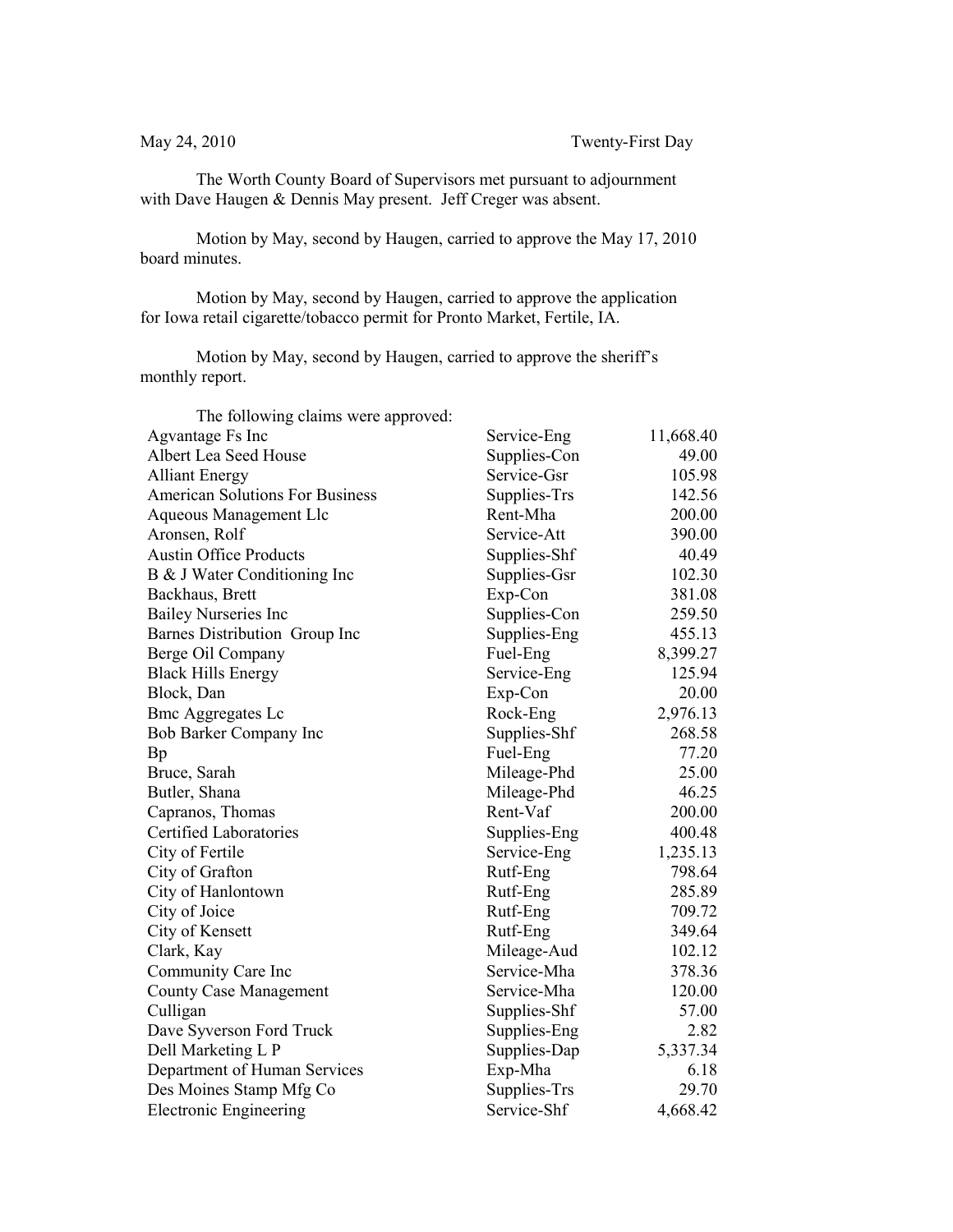| Eliot Inc                             | Service-Eng     | 3,980.00  |
|---------------------------------------|-----------------|-----------|
| Falkstone Llc                         | Rock-Eng        | 169.07    |
| <b>Fallgatter's Market</b>            | Supplies-Recy   | 31.44     |
| Farmchem Corp                         | Supplies-Con    | 125.59    |
| Geocomm                               | Service-E911    | 3,475.00  |
| Greve Law Office                      | Rent            | 300.00    |
| Hanson, Jim                           | Exp-Con         | 20.00     |
| <b>Healthworks</b>                    | Service-Eng     | 185.00    |
| <b>Heartland Power Coop</b>           | Service-Eng     | 97.00     |
| Hendrikson, Debra                     | Mileage-Hha     | 149.50    |
| Hopperstad, Jerry                     | Meeting-Asr     | 207.36    |
| Huebner, Cheryl                       | Mileage-Phd     | 203.40    |
| <b>Hygienic Laboratory Accts Rec</b>  | Service-Con     | 641.00    |
| I Wireless                            | Service-Shf     | 629.05    |
| Iaccva                                | Dues-Vaf        | 50.00     |
| Imwca                                 | Fees-Ins        | 21,034.00 |
| Injectech Diesel Service              | Service-Shf     | 501.10    |
| <b>Iowa Dept of Natural Resources</b> | Fees-San        | 300.00    |
| Isac Group Health                     | Health Ins Prem | 35,587.00 |
| J & J Machining Welding & Fabr        | Service-Eng     | 750.00    |
| Johnson Sanitary                      | Supplies-Gsr    | 74.60     |
| Johnson Vinyl Graphics                | Service-Phd     | 375.00    |
|                                       | Rent            | 940.00    |
| Johnson, Hal                          |                 | 31.00     |
| Johnson, Teresa                       | Mileage-Phd     |           |
| Jt Direct                             | Supplies-Phd    | 26.82     |
| Kossuth County Cpc                    | Reimb-Mha       | 2,081.78  |
| Kw Electric Inc                       | Service-Cap     | 9,975.75  |
| Lair's 66                             | Fuel-Eng        | 35.00     |
| Larsen Plumbing                       | Service-Gsr     | 116.60    |
| Larson Contracting, Inc.              | Service-Eng     | 37,460.00 |
| <b>Lawson Products Inc</b>            | Supplies-Eng    | 213.06    |
| Lexis-Nexis                           | Service-Att     | 128.00    |
| Liberty Square                        | Service-Mha     | 1,915.80  |
| Low's Standard                        | Fuel-Asr        | 54.50     |
| Manly Junction Signal                 | Service-Con     | 358.32    |
| Marshall & Swift Inc                  | Supplies-Gsr    | 455.58    |
| Martin Marietta Aggregates            | Rock-Eng        | 3,260.86  |
| Martin's Flag Co                      | Supplies-Gsr    | 89.84     |
| Martinson, Dan                        | Meeting-Asr     | 231.28    |
| <b>Mason City Business Systems</b>    | Service-Phd     | 1,062.17  |
| Mason City Clinic                     | Service-Mha     | 325.00    |
| Mental Health Center                  | Service-Mha     | 7,262.50  |
| Mercy Medical Center-North Ia         | Service-Mha     | 1,486.00  |
| Meridian It Inc                       | Service-Phd     | 1,470.47  |
| Mueller, Dean A                       | Exp-Con         | 20.00     |
| Myli, Diane                           | Mileage-Phd     | 21.70     |
| <b>Next Generation Technologies</b>   | Equip-Mha       | 10,930.00 |
| North Country Equipment               | Credit-Eng      | 316.60    |
| North Iowa Vocational                 | Service-Mha     | 2,246.43  |
| Northern Iowa Therapy Pc              | Service-Phd     | 1,260.00  |